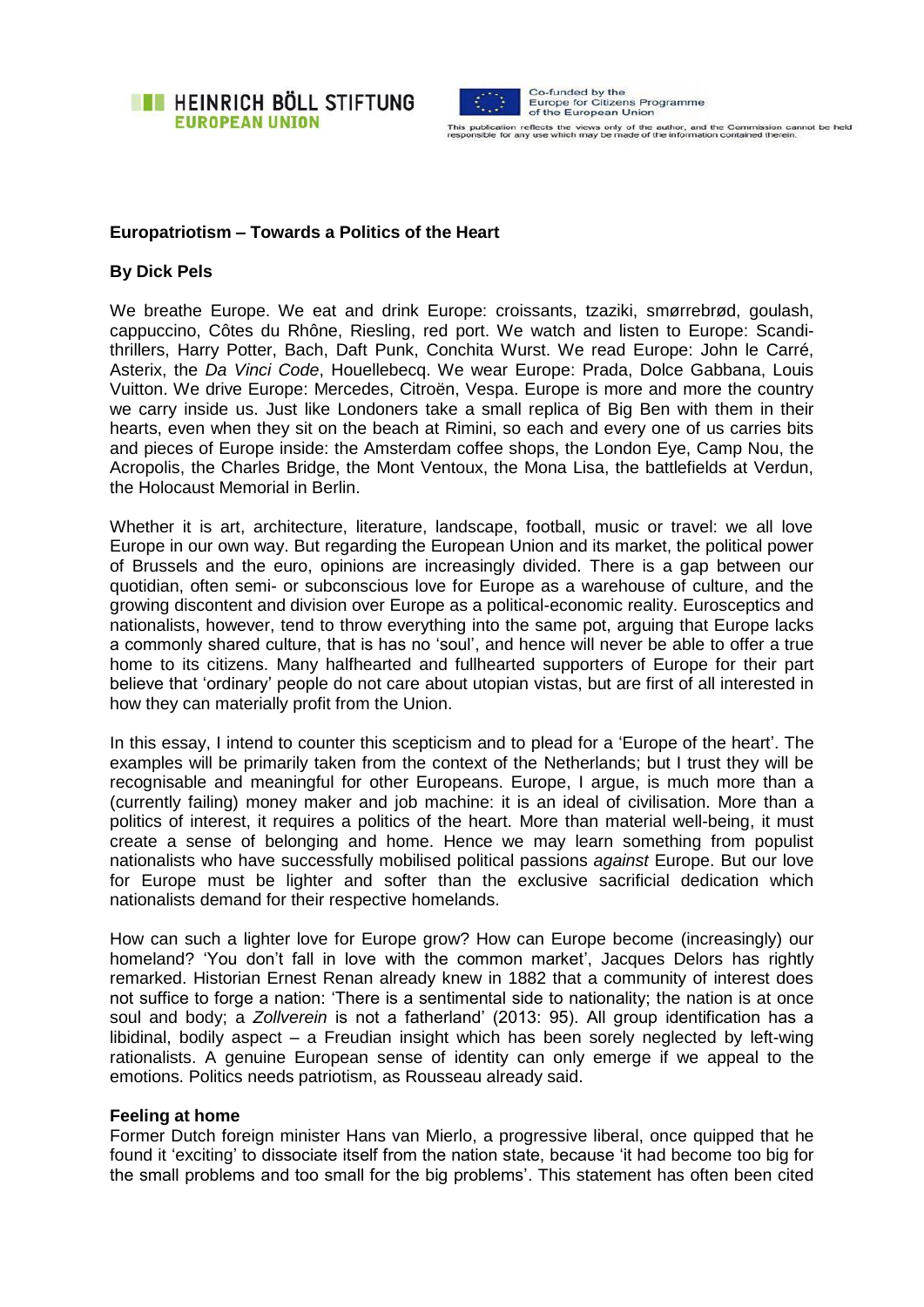



This publication reflects the views only of the author, and the Commission cannot be held<br>responsible for any use which may be made of the information contained therein.

by conservatives and populists as an odious proof of cosmopolitan arrogance and of leftwing elitist nonchalance. But in the meantime, the mainstream left has come to recognise that a sense of belonging is an essential condition for good citizenship, and that cold constitutional reasoning is no match for the emotional appeal of the populists (e.g. Duyvendak 2011). It remains an open question, naturally, whether this longing for a home can only be satisfied by the nation. Ponderous *Heimat* feelings and the narrow-minded nostalgia of 'we were here first' could also be substituted by the lighter attachment to a broader, more open and welcoming community. Dutch historian Johan Huizinga already considered such an 'outward-looking identity reaching out to world citizenship' to be an essential part of the Dutch national character (1960: 159).

Do we realise how *small* the countries of Europe are, compared to emerging giants such as China, India, Brazil or Russia? Dutch people, Luxemburgers, Estonians, Maltese and Slovenians will admit this sooner and keener than most other Europeans. There is pettiness and complacency in wishing to preserve national *Kleinstaaterei* (you need only think of the ridiculous slogan brandished by Dutch populist leader Geert Wilders: 'The Netherlands is too big for the European Union'). Our beloved homelands are often less snug and cosy than they appear. Do we always feel safe and at one with the people around us? Do we actually want such closeness? As an Amsterdam city boy, I feel much more at home in London, Berlin or Barcelona than in the Frisian, Zeeland or Limburg countryside. I always feel comfortable on university campuses, anywhere in the world. In sum: I feel at ease among 'my kind of people'. Home is where my heart lies. World citizen Erasmus already said and lived it*: ubi bene, ibi patria*. My homeland is the place where my values and lifestyle are shared and embodied by others, where I gather interesting impressions and experiences: the urban hustle and bustle, the stillness of nature, cultural variety, watching attractive people, admiring beautiful buildings, shopping, enjoying the nightlife.

That is why we must extend our feeling of home in a cosmopolitan direction, first of all towards Europe. Those who romanticise the need for rootedness easily forget that we must also leave home in order to discover ourselves. Authenticity (the Nietzschean 'becoming who you are') also requires that we embark on adventures, travel to the horizon and explore the limits of the known world.

Postmodernists of course grossly exaggerate when they define the modern identity as nomadic: as if we have all become migrants and tourists in a global 'space or flow'. But this view is more than a facile generalisation of the habitus of jet-set academics, bankers and politicians. People do not only want to sit still but also to move – without giving up their deep attachments to their culture and beloved places. Therefore we need to cultivate a feeling of home which is at the same time a kind of holiday feeling. Europe is increasingly making that possible. Travelling in Europe is like being on holiday in your own country.

## **Symbols of the nation**

We need to fill Europe with emotion – but not with too much of that heady stuff. A weakness for Europe is enough, as is a weakness for one's nation – both may actually complement each other nicely. If we like to replicate the nineteenth-century civilisation offensive on a grander European scale, it must also be conducted in a lighter tone and a softer key. On this important proviso, it is worthwhile to examine whether the symbols which have long expressed and shaped our national emotions, such as the flag, the currency, the national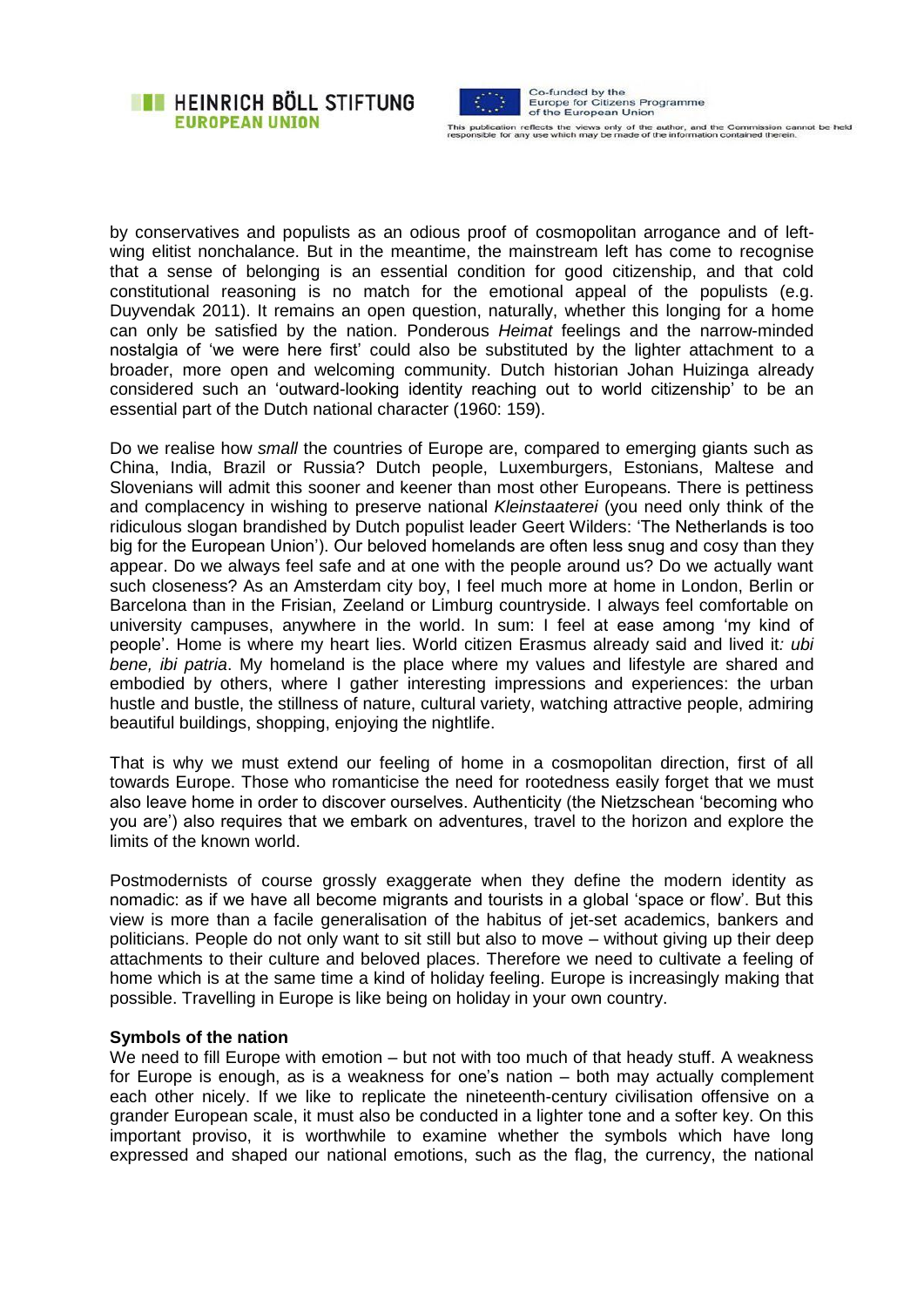



This publication reflects the views only of the author, and the Commission cannot be held<br>responsible for any use which may be made of the information contained therein.

anthem and in some countries the royal house, are suitable for European reuse or should be written off and replaced by more expedient alternatives.

In the case of the Netherlands, we should not fret too much over the loss of the guilder and the alleged decline of the Dutch language. Dutch has indeed retreated in areas such as business, science and politics, but it will be able to maintain itself in the long run as the language of everyday communication, national historiography, vernacular literature and indigenous pop music, theatre and film. In addition, near-fluency in Euro-English will enlarge our sense of mobility and bring Europe closer to home. The euro already does so on a daily basis. Its abstract yet recognisable symbolism of bridges, cathedrals and landscapes aptly expresses the light connections which are developing between European citizens. Despite stubborn complaints about the economic impact of the euro, the Netherlands appear to flourish without the quilder.

This leaves us (Dutch) with the tricolour, the national anthem, the House of Orange and holidays such as King's Day, Remembrance Day (when the Dutch honour their war dead) and Liberation Day. The European flag proudly flies next to the Dutch on all government and communal buildings, and only a handful of Europhobes want to take it down. The colour orange is exuberantly brandished by sports fans in soccer and other stadiums. The redwhite-blue of the national flag is half-ironically painted on cheeks, foreheads and bare bellies, intimating a rather harmless festive nationalism. Except on Remembrance Day and Liberation Day, the tricolour carries about as much emotional meaning as the flags which routinely flutter on the stern of all Dutch boats.

Again excepting solemn commemorations, the Dutch national anthem, the *Wilhelmus*, carries but little meaning, similar to the official European anthem *Ode to Joy*; and it is equally wordless, since its most popular rendering is the la-la-la version sung in soccer stadiums. Our true folk anthems are properly European: they originate from contemporary pop culture and are sung in English: 'We are the champions' and 'You'll never walk alone'.

It is also evident that the Dutch royal family, like those of Belgium, Spain, Denmark, Sweden, England, Monaco and Luxemburg, will not be able to survive as an institution in the future European republic. The heads of the monarchs will have to disappear from the euro coins. Fortunately, the Netherlands are in possession of two 'Oranges': the royal house and King Soccer. Other than the hereditary monarchy, this 'New Orange' is made up of celebrities who have made their own name in the world, and who are swiftly replaced when their performance falls below standard. While hereditary blood ties reinforce a traditional view of national community, the national football team represents a new kind of community: light, individualistic, flexible and internationalist.

King's Day (formerly Queen's Day) is celebrated in a mood of festive commercialism and exuberant silliness, and has less and less to do with the family called Van Oranje. Liberation and Remembrance Day have become less exclusively focused on World War II, although the latter remains the centre of gravity. The past few years have witnessed emotional debates about whether Germans could participate in such commemorations, and whether they could also include fallen German soldiers. Let us hope that, in the foreseeable future, the Second World War and the Holocaust will be remembered in a European context and on a European scale, with the participation of the 'eternally guilty' Germans, as is already the case during celebrations of D-day.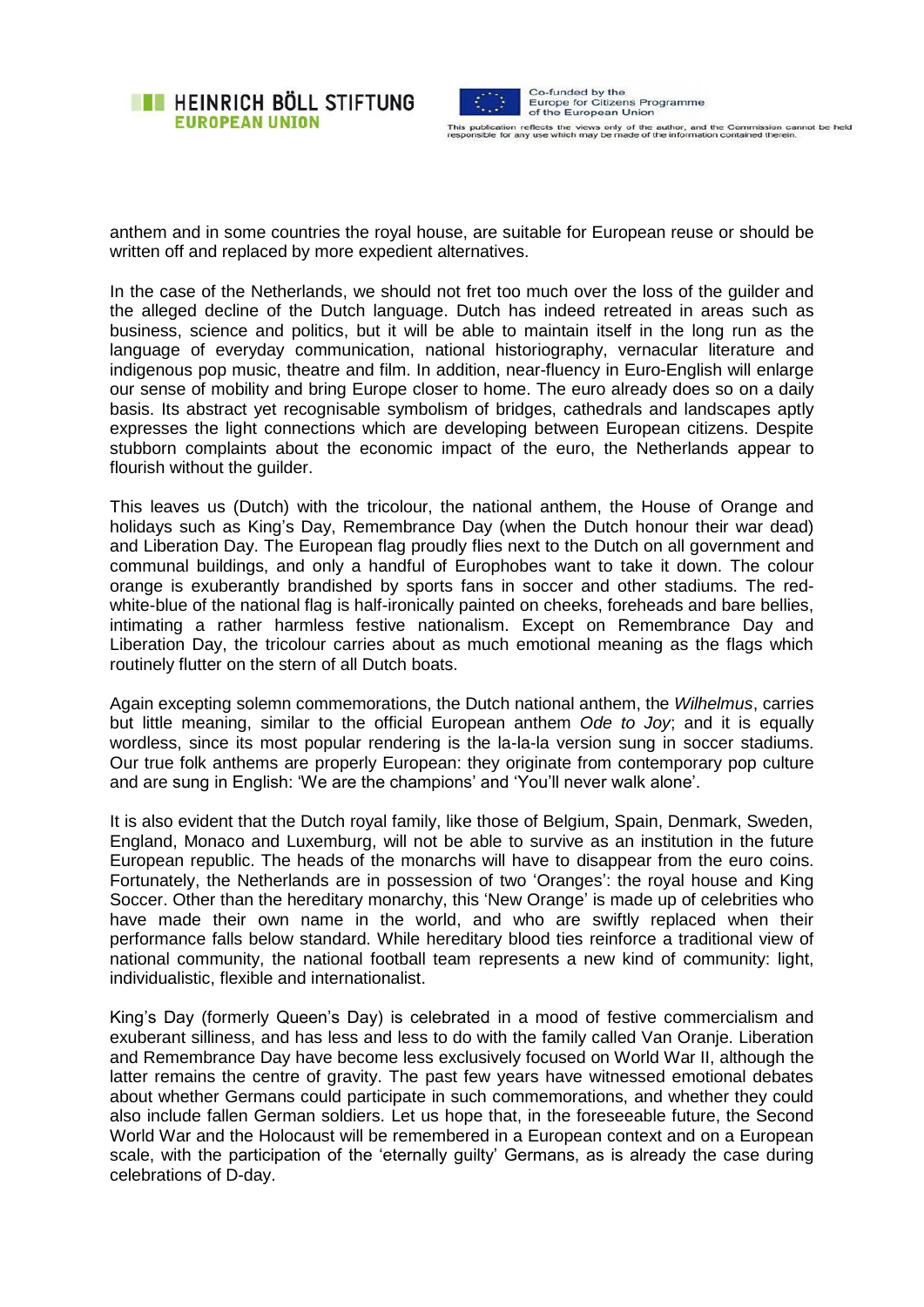**EXAMPLE HEINRICH BÖLL STIFTUNG EUROPEAN UNION** 



This publication reflects the views only of the author, and the Commission cannot be held<br>responsible for any use which may be made of the information contained therein.

#### **Celebrating Europe**

Like the commemorations of 1914-1918, those of 1939-1945 are crucially important for affirming a European identity which leaves the horrors of war forever behind. European *lieux de mémoire* such as Verdun, Sarajevo, the Flemish Westhoek, Auschwitz, Sobibor, Theresienstadt, Dresden and the beaches of Normandy serve as focal points for this. Every visit to "guilty" Berlin recalls the disasters which the Hitler regime and the Cold War brought on the city and on Europe. Visiting the difficult landscapes of this "grating" heritage is becoming increasingly popular among Europeans (*dark tourism*).

There is nothing wrong with celebrating national holidays, as long as they silence their militaristic, nationalist and xenophobic overtones and promote a welcoming festivity. Low points in this category are the Serbian obsession with the Battle of Kosovo (1389), which continually revives the old national trauma of defeat against the Ottomans; or that of Islamophobes with the two occasions (1529 and 1683) when the advance of the same Ottomans was halted before the walls of Vienna. Europe's bloody past actually forbids us to commemorate the innumerable battles which have been fought on European soil (see Wikipedia for shockingly long lists by country) other than as tragic, almost incomprehensible anachronisms.

The two World Wars constitute deeply shared European experiences, but are still subject to different interpretations of issues such as the war guilt and the amount of suffering endured (e.g. Holocaust denials). They are predominantly commemorated within national frameworks, and thereby again work in a divisive manner. There is little room for the experience of utter futility and despair found in war novels such as Erich Maria Remarque's *Im Westen nichts Neues*. Fortunately there are also positive examples, such as Willy Brandt's famous genuflection before the ghetto monument in Warsaw in 1970, Helmut Kohl and François Mitterand holding hands in Verdun in 1984 or pan-European commemorations of the fall of the Berlin Wall in 1989.

German green politician Reinhard Bütikofer recently proposed that historical events which are currently celebrated nationally should be placed in a European perspective. The Portuguese Revolution of 1974, for example, just like the victory of democracy in Spain after Franco's death in 1975, would not have happened without Europe. In the course of the nineteenth century, local autarky was prized open by the construction of national railway networks and the substitution of local and regional festivals by national holidays. In the same way, some national events may give way to European ones in the wake of the TGV, the Eurostar and the cheap airlines. The Oktoberfest in Munich, the Notting Hill Carnival in London and the Amsterdam Gay Pride already attract international audiences.

Imitating the nineteenth-century cult of the nation, which invented all sorts of traditions and hero cults (in the Dutch case: the Golden Age of a seafaring and colonising Holland, naval hero Michiel de Ruyter who defeated the English), we should assemble a new pantheon of grand narratives and great figures from the past and present of Europe. Provided we again economise on nationalist traditions and bellicose symbols such as the anthem De Vlaamsche Leeuw in Flanders, the militaristic statue group on the Square of Heroes in Budapest, or the Napoleonic myth and his kitschy mausoleum in the Dôme des Invalides in Paris. It is shocking to realise that Europe is simultaneously dotted with statues of its many military warmongers and with memorials for their millions of victims, *Morts pour la Patrie*.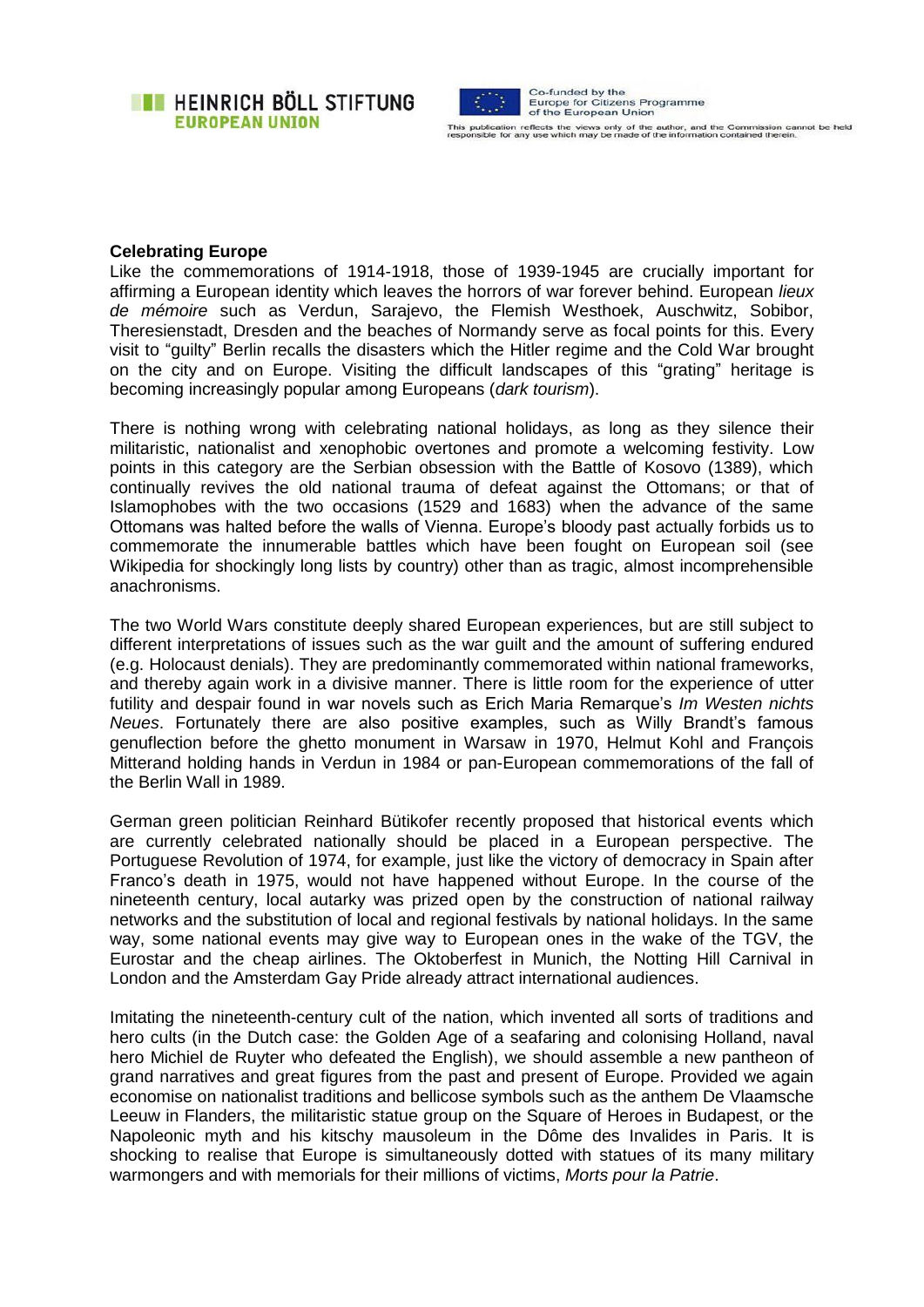## **EXAMPLE HEINRICH BÖLL STIFTUNG EUROPEAN UNION**



This publication reflects the views only of the author, and the Commission cannot be held<br>responsible for any use which may be made of the information contained therein.

A more peaceful pantheon of European heroes would start with the statues of Goethe and Schiller in Weimar or that of Bach in Leipzig. But in our current virtual and image-saturated culture, stone or bronze statues are quickly becoming obsolete. Our Eurocelebs are everywhere among us, even though they are deceased. Next to sports heroes, we like to watch film stars such as Brigitte Bardot, Marcello Mastroianni, Sophia Loren or Hugh Grant, comedians such as John Cleese or Mister Bean, singers such as Placido Domingo, Charles Aznavour, Jacques Brel or Paul McCartney and, last but not least, the many fictional characters which populate Europe, such as Count Dracula, Don Quixote, Hercule Poirot, Sherlock Holmes, Tintin and Harry Potter.

Searching for rituals and symbols which may enhance a European patriotism, celebrity culture is an obvious place to look. Personal charisma will help to make the European identity visible and tangible (Conchita Wurst!). The monarchs on the euro coins should be replaced by images of famous European artists and philosophers, as well as those of founding fathers such as Schuman, Monnet, Spaak, De Gasperi and Spinelli. School curricula should include larger slices of European history, effectively broadening national perspectives. European democracy will become livelier if political parties are represented by media-savvy political personae who charmingly and skilfully communicate (e.g. through their fluency in different languages) with European citizens.

In this way, the contours emerge of a 'banal' Euronationalism (in analogy to Michael Billig's banal nationalism [1995]), which reproduces Europe in the daily life of its citizens through all kinds of everyday words, signs, practices, gestures and objects (such as flying the flag on public buildings). Rather than copying the nationalist flag ceremony to which American children are daily subjected, we should adopt lighter, less imperative symbols, as in the cheerful promotion of Holland by means of cheese, windmills, wooden shoes, tulips and the bicycle. How can we, following many Americans, develop a hyphenated identity and call ourselves Dutch, French, German, Greek or Romanian Europeans? This calls for enthusiastic Europatriots who are prepared to shamelessly plug, stage and embody our unique experience of freedom and democracy.

The European Union is still young: more than half of its states have only become members since 2000. Understandably, it has not yet settled in the hearts and minds of its citizens. In every new generation, Euroconsciousness is stronger than in the preceding one. We must therefore practice the virtue of patience. Europe is a project of the long haul: a democratic cathedral which successive generations of artisans have worked hard to build; and this building is still far from finished. It took the nation states at least two centuries in order to take shape; hence we are only at the beginning. The 'most generous idea of the past century' (Van Rompuy) will take time to establish itself.

Europe as a civilisational ideal is a project of cultural refinement which always needs to combine the creation of material life chances and opportunities for upward mobility with a moral education towards gentleness, freedom of thought, pluralism and creativity. It is therefore in the immediate interest of Europe as a whole not only to distribute its wealth more equitably, but also to invest deeply and broadly in education on all levels. The best Europropaganda still resides in the power of seduction of the European good life, freedom and democracy. Social freedom-in-security is only possible if violence, aggression and intimidation are minimised and all citizens are provided with genuine opportunities to improve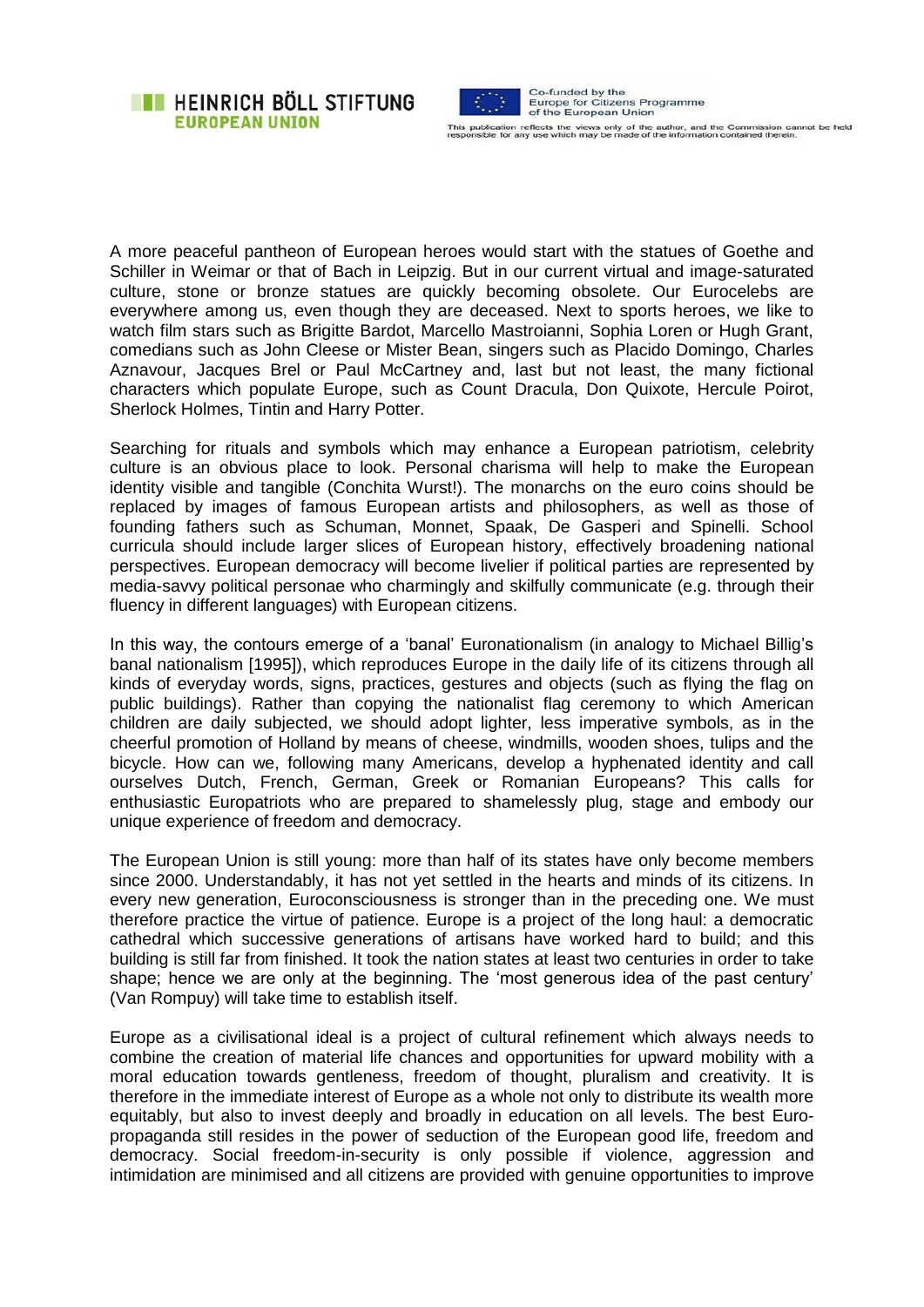



their lives. Europe must once again become the "land of infinite possibilities" – a promise which the broken American dream no longer fulfils. If this is our dream, we can be rightfully proud of Europe, without the aggressive impudence which has always accompanied national pride in the past.

### **Free-thinking Europe**

Europe's 'minimal normative pride' lies in its dedication to individual freedom (Beck & Grande 2004: 163). European identity is the product of a self-critical response to the historical experiences of imperialism, the two World Wars, the totalitarian experiments of the left and right and the Holocaust. Having looked 'into the abyss of European civilisation', it is acutely conscious of the dangers lurking in all missionary offensives and totalitarian ideologies. European individualism is therefore not identical with self-certain Enlightenment rationalism or the rugged individualism of the market. Instead, it emphasises the art of doubt and the ethics of uncertainty. The capacity for self-critique and the attendant modesty and moderation are essential building blocks of this unique European identity.

This marriage between individualism and self-critique can legitimately be viewed as the main legacy of the European novel. From Cervantes, Diderot and Flaubert to Kundera and Houellebecq, the novel has always had a large share in the European exercise in selfexamination. The sustained inquiry into the violent urges of mankind and the uncomfortable proximity of good and evil are likewise typical European themes, from Goethe's *Faust* and Klaus Mann's *Mephisto* up to war novels such as Lev Tolstoy's *War and Peace*, Jaroslav Hašek's *The Good Soldier Švejk* and Hugo Claus's *The Sorrow of Belgium*. The same goes for the praise of doubt and the penchant for self-relativisation which connects Erasmus through the centuries to his biographer Stefan Zweig and other contemporary admirers.

European democracy is a relativistic democracy, which adroitly handles and even prides itself upon its ineradicable 'truth deficit': no one knows for certain what 'the people' want and who are and are not included in it. As a result, everyone is permanently invited to express an opinion on these matters. Democracy has been invented to endure this lack of commonality, cultural cohesion and binding values as best we can, and to accommodate our differences as peacefully as possible. One meta value rises above this eternal fray: the freedom of thought and expression, which provides a moral framework for this 'truth deficit' and obliges us to a civilised, moderate style of thinking and living. In his famous Funeral Oration, Pericles already expressed the same pride in the soft power of democracy. His panegyric to Athens as a freedom-loving, tolerant and relaxed society praised the superiority of democracy over Spartan militarism: 'While others emphasise masculine bravery in the education of their youth... we, with our more relaxed way of life, are just as ready to face the same dangers as they are' (Thucydides 2005: 24).

At first glance, the freedom to think, act and live differently appears to be a form of weakness; but actually it constitutes a source of strength. The refusal to use violence is often a token of great spiritual resilience. Too much certainty does not make you strong but instead vulnerable. Those who dare to embrace doubt enjoy greater autonomy than those who hold on to incontrovertible truths – e.g. orthodox believers who are deeply hurt by criticism or ridicule (Wijnberg 2008: 100-1). Self-certainty, hair-splitting and dogmatism smother all innovation. Liberality of thought promotes openness towards other people, other lifestyles and other ideas, creating cultural dynamism, social resilience and technological ingenuity. Is it a weakness to show one's weaknesses, or does it make one strong? What Putin detests as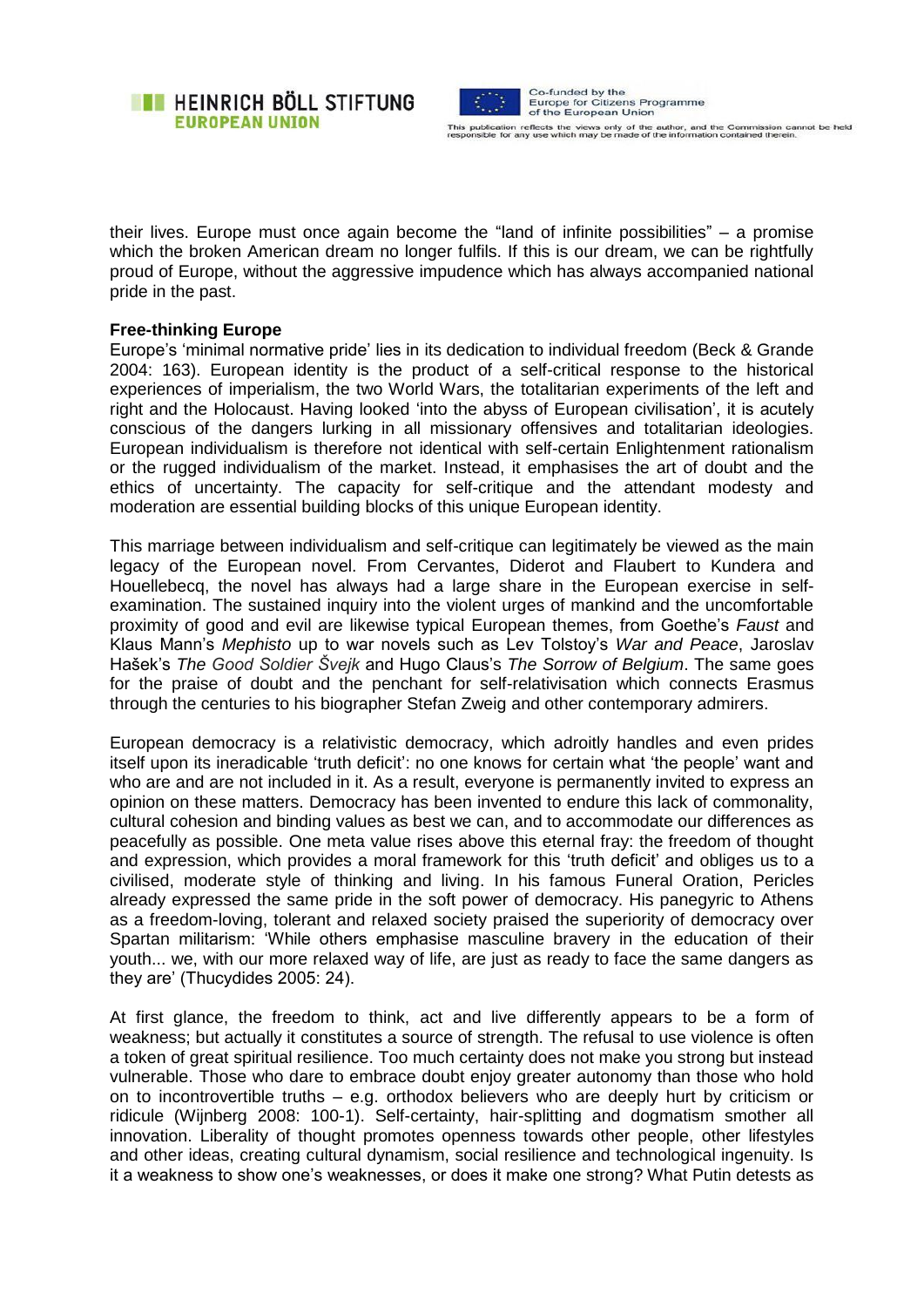



cowardly decadence is precisely what constitutes the EU's inner strength. He fails to understand that Western societies are not successful in spite of, but precisely as a result of this 'weakly' habitus of tolerance and pluralism. Hence the economic power and creativity of Europe cannot be divorced from its liberality and mildness of manners (*Die Zeit* 28.8.14).

European democrats should take pride in their uncertain identity, because it invites critical debate, tolerance and social renewal. Different from what is often thought, this democratic attitude of 'self-confident doubt' (Ulrich Beck) does not invite apathy; it is equally resilient as it is combative. Indeed, our refusal to enjoy a monopoly of the truth must logically extend to everyone else: our cultural 'superiority' lies in the fact that we reject all harsh superiority claims. Liberality of thought paradoxically marries the capacity to relativise our value tradition to a strong determination to defend it (Ter Borg 2010). We take pride in our culture of tolerance, and hence draw clear boundaries where this culture is being threatened.

That Europe's relative weakness is its greatest strength offers the core appeal of the European idea. Europe is feminine but firm. It (she) prefers to wield the forces of cooperation, seduction, persuasion and negotiation over and above those of struggle, conquest and humiliation. She is opposed to all the absolutisms and fundamentalisms which have drawn such bloody traces in her own history in the shape of religious and nationalist wars, crusades, pogroms, purges and dictatorships. At present, Europe faces new manifestations of this old absolutism: populist nationalism, Islamic jihadism, market fundamentalism and Russian macho power. In the confrontation with these hard ideologies and practices, Europe must continue to nurture her relative weakness as her most valuable ornament.

#### **Soft and hard power**

Stefan Zweig praised Erasmus as 'the first literary theorist of pacifism', who viewed Europe above all as a spiritual idea. According to the great humanist, the elimination of all violence and especially the abolition of war ('this shipwreck of all good things') figured as its prime condition. For a brief moment, the 'empire' of Erasmus included all countries, peoples and languages of Europe. It was a 'mild domination, obtained without violence, through no other means than the persuasive power of mental achievement. Decisions forced by use of arms would never lead to a moral resolution of conflicts. Education towards humanity had to follow the path of intellectual and moral development. Peoples should no longer be divided by their different languages. For Erasmus, the ideal of the nation was too narrow; it had to be superseded by a supranational, European ideal (Zweig 1959: 82-86).

Due to his nomadic life experiences and border-crossing ideas, Erasmus can truly be called the first European, and Dutch people should be proud that his contemporaries universally knew him as 'Roterodamus'. But there are good reasons to avoid the term humanism in designation of the identity of Europe. First, the humanist tradition tends towards a rather abstract notion of world citizenship. European patriotism, on the other hand, can only be effective if it marks out a clearly delimited, finite space, which is larger than the contemporary nation states, but does not overshoot to a 'rootless' cosmopolitanism. It is bad living in boundless, unlimited spaces (Schlögel 2013: 79-80). Secondly, it is questionable how pacifist Europe can be if the ideal of 'no more war' and the values of individualism, pluralism, democracy and solidarity must be vigorously defended against outside and domestic attacks – such as currently in the Ukraine (Russian aggression), the Arabian borderlands (IS terror) and in the European capitals themselves (jihadist attacks). This will require the injection of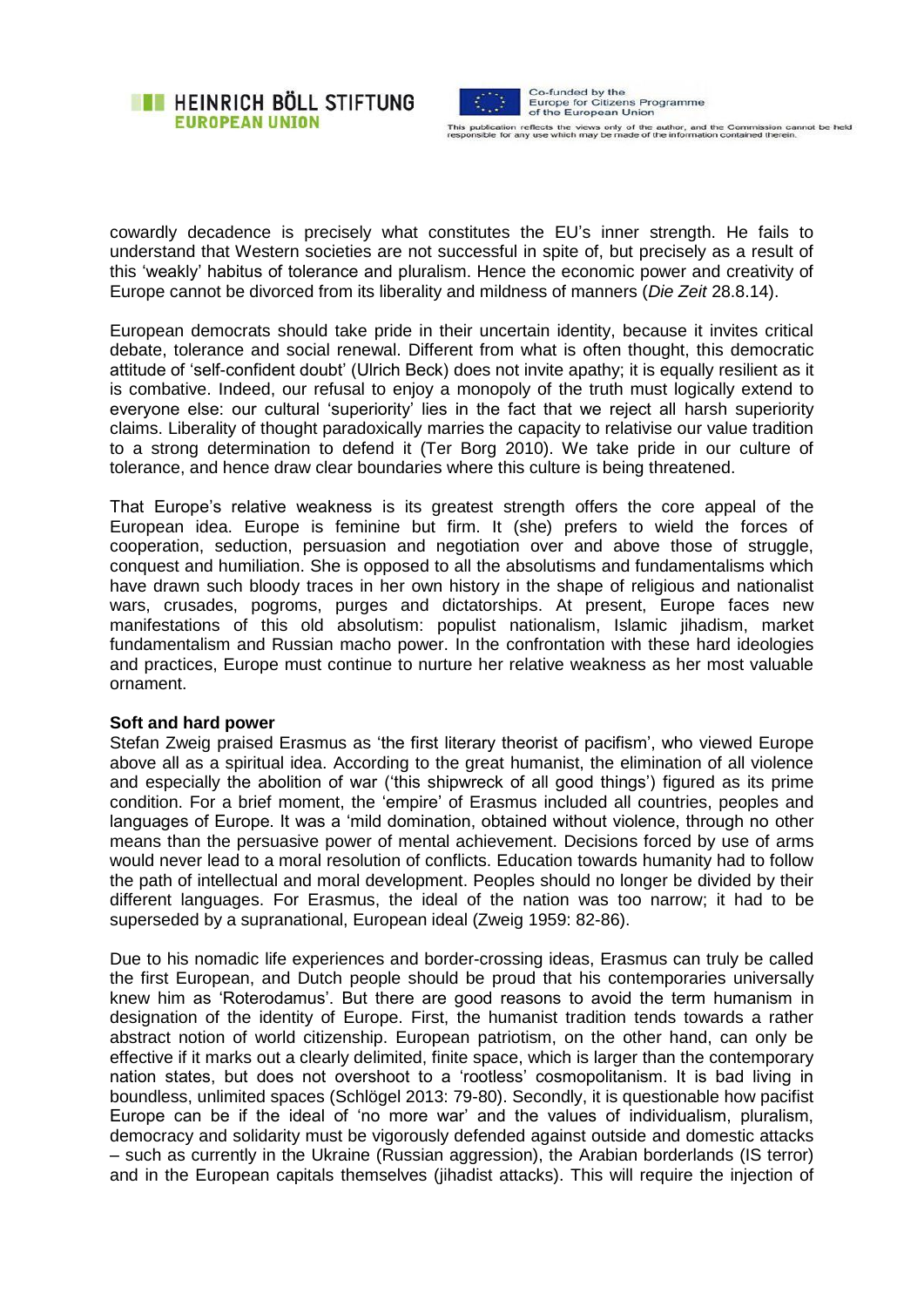



firmer doses of hard power, geopolitical realism and strategic clarity. If Europe wishes to command respect for its ideals and lifestyle, it should muster more of this hard power, e.g. by developing a univocal foreign policy and building a strong army, and thus learning to play along with the other great powers (Holslag 2014).

European peace, freedom and tolerance will not spread automatically, without a fight. These values must also be defended against intolerant, cruel and unscrupulous enemies. A militant democracy must learn to deal with the paradox that it must fight its enemies without becoming similar to them. It must face the reality of political evil, but combat it with 'the means of lesser evil' (Ignatieff 2004). It should propagate its values convincingly, but without relying on unshakeable foundations of knowledge and morality. It can never become as hard and ruthless as its worst enemies, but should cherish its relative softness, moderation and self-control as pivotal to its pride and strength.

Power consciousness is therefore a necessary ingredient of European patriotism. Power can no longer be a dirty word for Europe. Pride in Europe is also pride in the forces of cooperation: the increment in strength which comes from pooling small sovereignties into a power block which can more successfully counter the economic dominance of markets, multinationals and state monopolies, the terror exercised by border-crossing Mafiosi and religious fanatics, and the military threat of macho powers such as Russia and IS. Europe is still too much of a toy for such border-crossing powers and too little of a great power itself. Pride in Europe is also pride in its global leadership, for example with respect to its model of social security or its innovative climate and energy policies.

Pride in Europe is also enhanced when we are able to revitalise European democracy and focus the creativity of European citizens in an innovation-oriented culture. Europe can lead the world by enforcing a green revolution and establishing social peace, pluralist democracy and a relaxed, tolerant lifestyle: the universally envied components of the European good life. Pride in Europe can grow further if we are able to speak with one voice in foreign affairs, establish a common defence and intervention force, and enthusiastically listen to the speeches of our directly elected European president.

In terms of geographical scale, European patriotism is somewhat comparable to its American counterpart. Naturally, we have no wish to copy the militaristic chauvinism of the 'Nation under God' celebrated by John Wayne, George W. Bush or the Tea Party. Instead, we take our inspiration from the left-liberal patriotism of a philosopher such as Richard Rorty (1998), which actually fits Europe better than the contemporary US. Rorty likewise recognises the need for emotional attachment to 'our country' and the need to determine its identity or soul. But it is not something which already exists and must be protected, as the Right believes, but something that needs to be discovered and developed further. The nation is unfinished. National pride is not pride in what exists, but in what we are able to make of ourselves.

The substance of Rorty's utopia also closely fits the ideals of European social freedom and social democracy which were outlined above. He endorses the individualistic ideal which John Stuart Mill adopted as a motto for his book *On Liberty*: 'The development of mankind in its richest variety'. Such individual development is only possible in a decent and civilised society which seeks to minimise violence and humiliation, and has accepted the fight for social justice as its vital principle. America (i.e. Europe) is the land of individual freedom, equal opportunity and the fair distribution of income and wealth: as such, it may become the